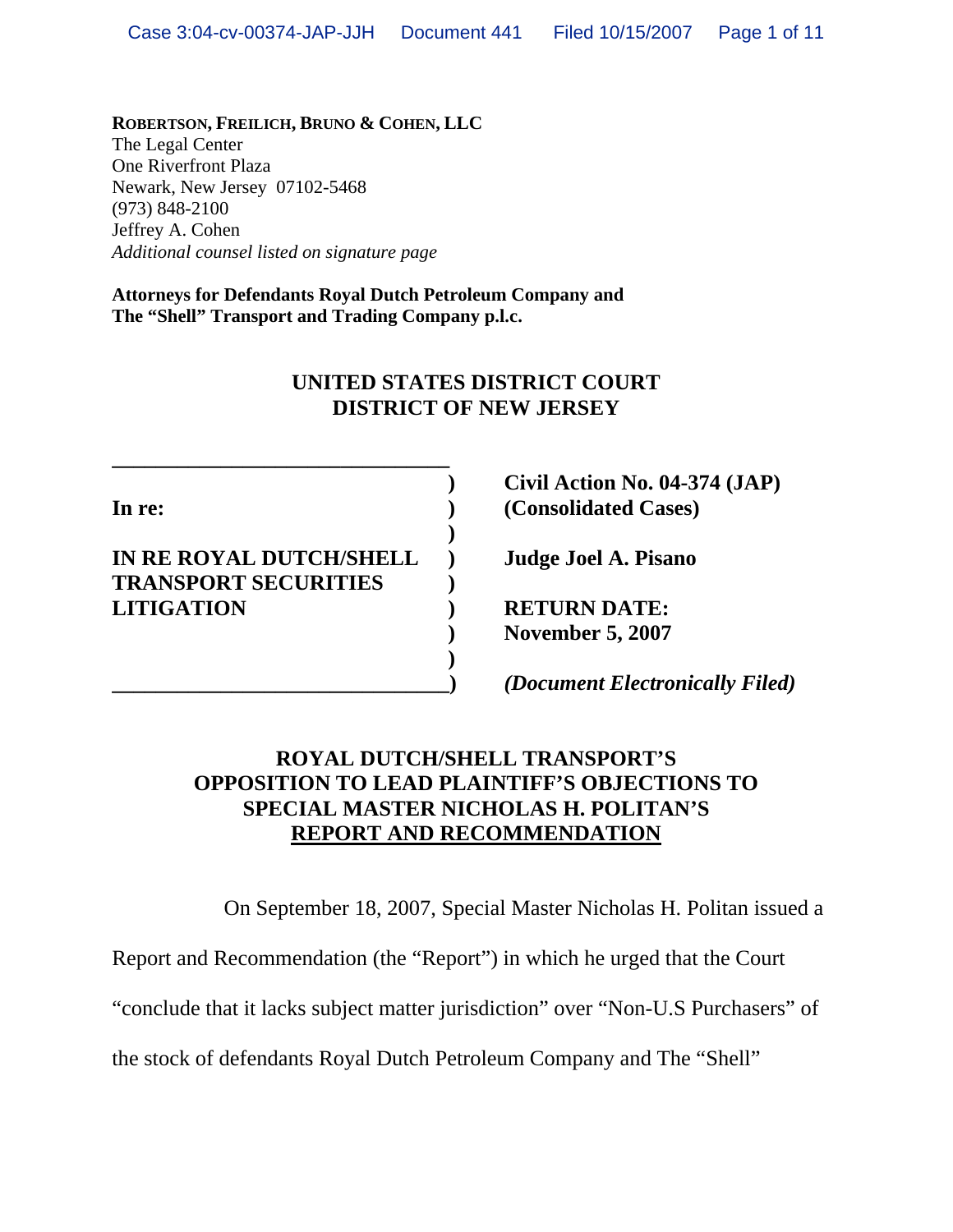Transport and Trading Company, p.l.c. (collectively, "Shell"). [Report at 2] The Special Master also recommended that the Court exclude the Non-U.S. Purchasers from any class it might certify in this case "because the federal securities laws do not apply to their claims." [*Id*.]

On October 11, 2007, Shell moved the Court to adopt the Report, including its findings and recommendations, and to direct entry of judgment under Fed. R. Civ. P. 54(b) on its ruling that plaintiff Peter M. Wood's and other Non-U.S. Purchasers' claims cannot be litigated in this case.

On that same date, Lead Plaintiff filed objections to the Report, asking the Court to reject the Report and to hold that the Court has subject matter jurisdiction over the Non-U.S. Purchasers' claims. Lead Plaintiff argued that the Special Master erred in "repeatedly conclud[ing] that Lead Plaintiff had presented 'no evidence' in support of its arguments." As evidence of the Special Master's alleged error, Lead Plaintiff attached to its objections a chart citing evidence of U.S. conduct relating to several of the Shell operating units at issue that purportedly refutes the Special Master's findings of no evidence. Lead Plaintiff also argued that the "issue before the Court . . . is not whether Lead Plaintiff has submitted *any* evidence of U.S.-based conduct . . . but whether that evidence is sufficient under the Third Circuit's articulation of the conduct test."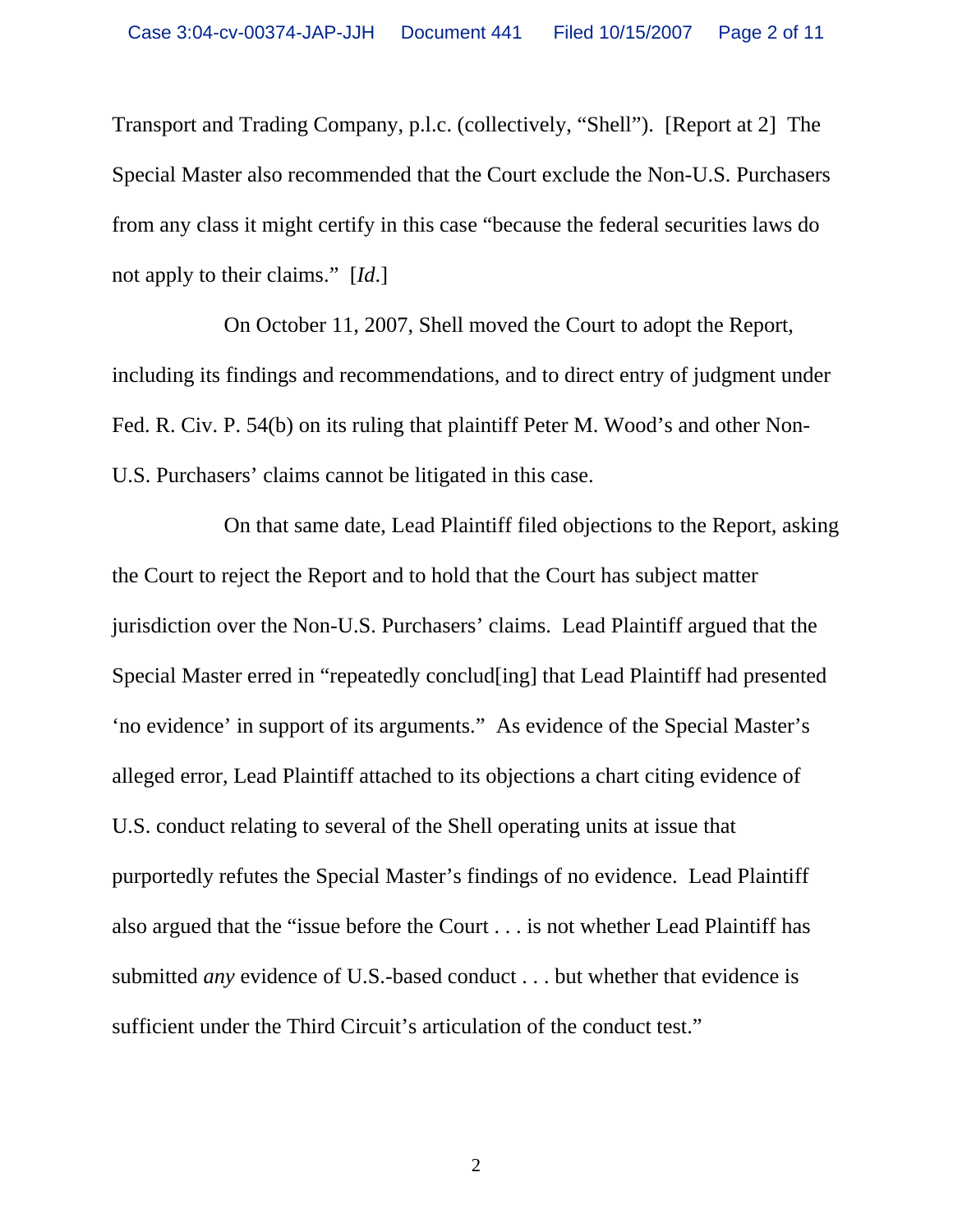Lead Plaintiff's assertions are based on a misreading of the Special Master's findings that attempts to divorce the Special Master's factual discussion from the legal framework within which the Special Master considered those facts. A careful review of the Report makes clear that the Special Master did not find that Lead Plaintiff presented *no* evidence of U.S. conduct. Rather, he specifically considered Lead Plaintiff's evidence of such conduct but found that it was not *legally significant* under the conduct test – or, to use Lead Plaintiff's own characterization, was *not sufficient* under the Third Circuit's articulation of the conduct test. The Special Master thus ruled that Lead Plaintiff had presented "no evidence" satisfying the conduct test – not that it had presented "no evidence" of any U.S. conduct at all.

#### **The Legal Framework**

Lead Plaintiff does not purport to disagree with the Special Master's formulation of the conduct test. Nor could it do so, inasmuch as the Special Master repeatedly cited Lead Plaintiff's submissions in explicating that test.

The Special Master observed that, "if conduct in this country contributed to securities fraud on foreign investors, then courts should exercise subject matter jurisdiction over these investors' fraud claims." [Report at 26] However, "not any domestic conduct suffices to establish jurisdiction." [*Id.*  (internal citations omitted)] "[T]he federal securities laws do not apply to actions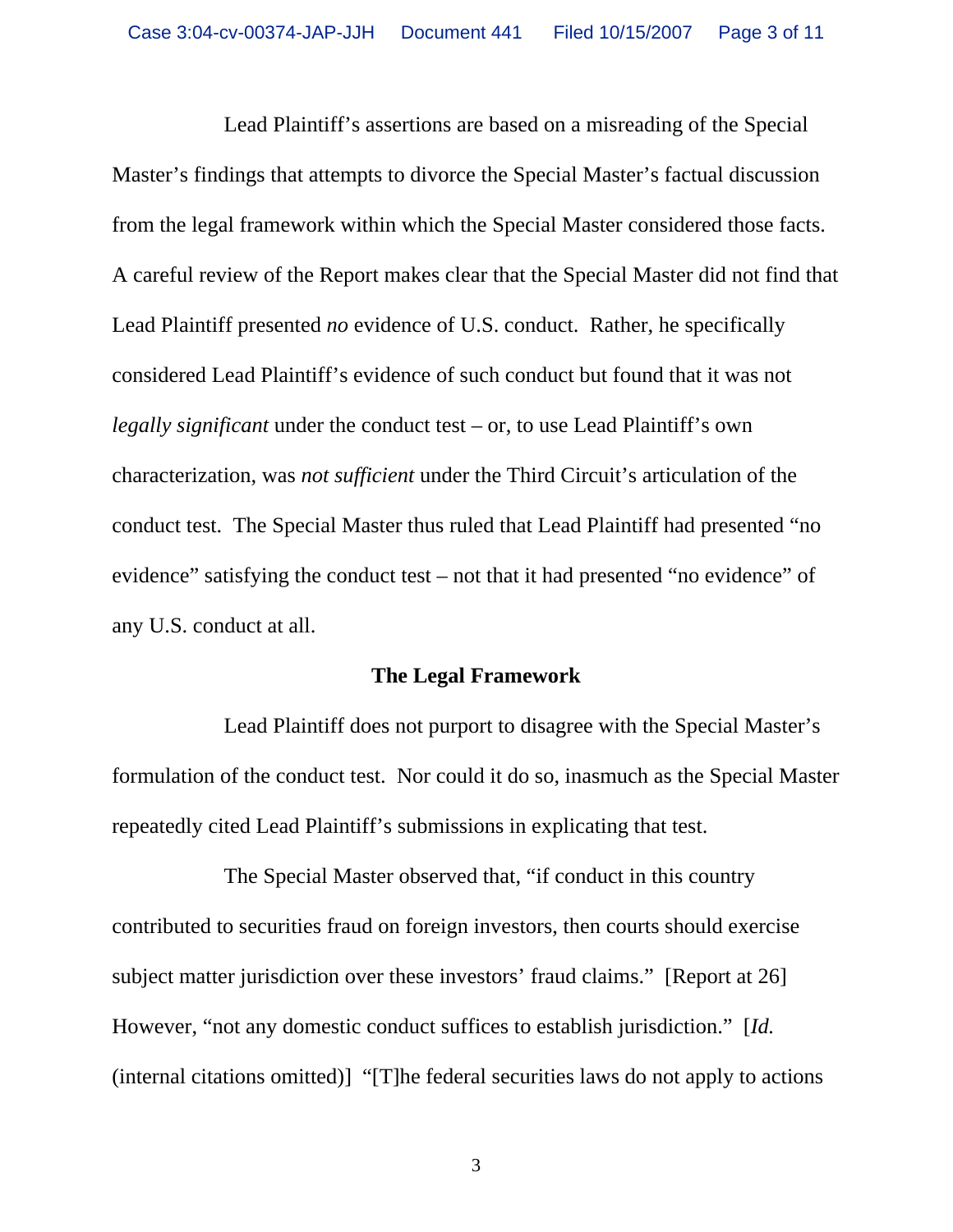or a failure to prevent fraudulent actions where the bulk of the activity was performed in foreign countries" and where the U.S. conduct at issue is "merely preparatory" and "relatively small in comparison to [the conduct] abroad" [*id.* at 28, 27 (internal citations and quotation marks omitted)].

As the Special Master observed, the critical question is whether Shell had "'engaged in material and substantial conduct in the United States that was part and parcel of the fraud'" and [whether] the "'U.S. participants in this conduct acted with an awareness of the scheme to book or retain improper proved reserves.'" [Report at 5 (quoting Lead Plaintiff's Proposed Finding of Facts & Conclusions of Law ¶¶ 391-92)] The Special Master found that Lead Plaintiff had not submitted evidence meeting this standard.

### **The Special Master's Consideration of Facts Within the Legal Framework**

The Report makes clear that the Special Master carefully examined the "voluminous submissions" from the parties to determine whether Shell had engaged in the requisite conduct in the United States. [Report at 3] He disagreed, however, with Lead Plaintiff's conclusion that the evidence met that standard. Although he found evidence of U.S. conduct, the Special Master concluded that the conduct was not "material and substantial . . . part and parcel of the fraud" but, rather, was, "at best, merely preparatory to, and was insignificant and immaterial to any alleged fraud directed towards the Non-U.S. Purchasers." [*Id*. at 5, 35] *If* any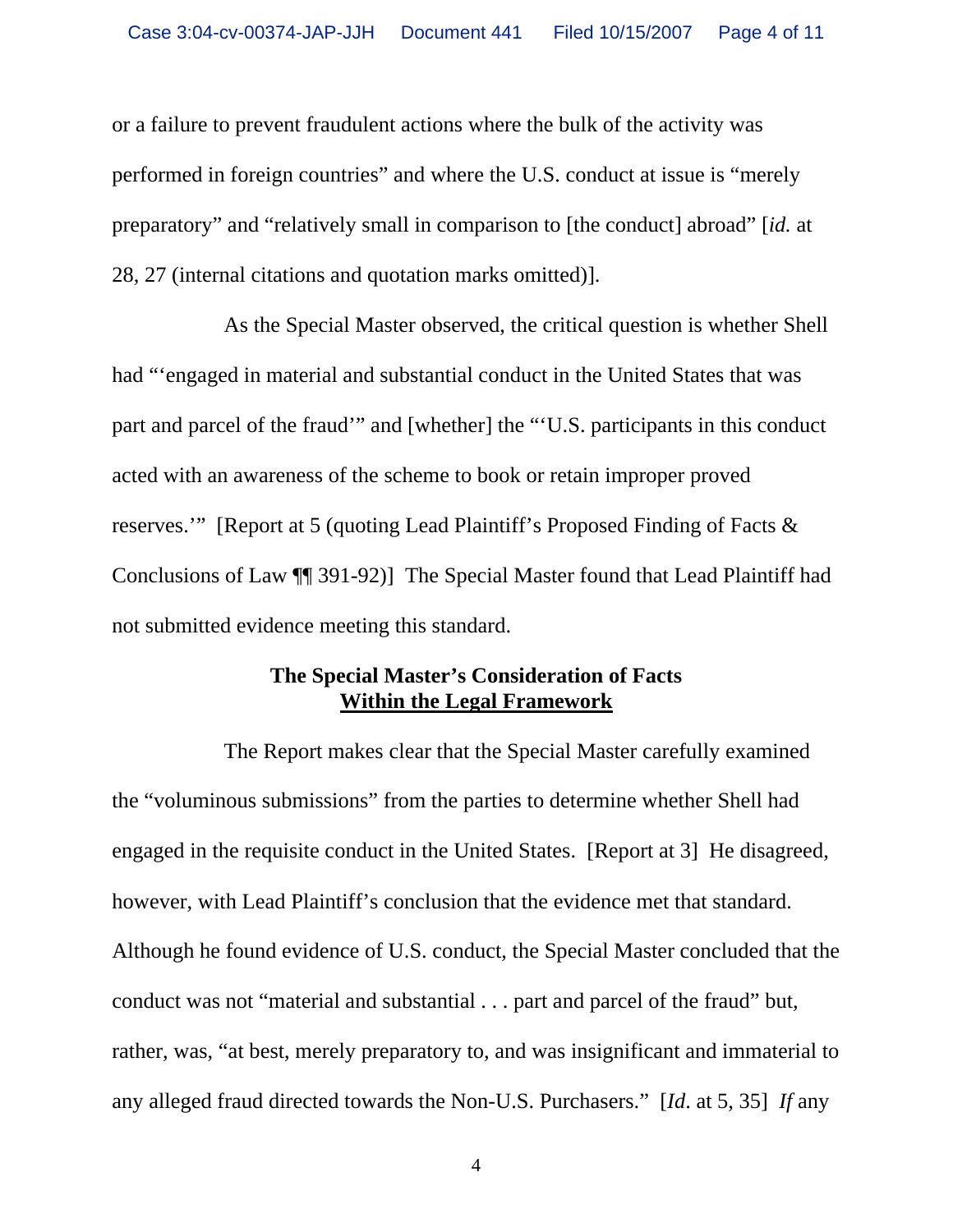such alleged fraud occurred in connection with Shell's statements about its proved reserves (and the Special Master did not find that it did), "it was planned and executed in Europe, not the United States." [*Id.* at 35]

The Special Master examined the *totality* of conduct that led to the alleged fraud in this case and concluded that the overwhelming amount of conduct relevant to Shell's reporting of its proved reserves occurred *outside* the United States. Lead Plaintiff does not attempt to object to any of the Special Master's findings that:

- "[T]he Shell Companies, their executives, and key employees are predominantly based in Europe" [*id.* at 6];
- The Exploration and Production ("EP") business, whose alleged activities are at issue in this case, was based in and operated from Europe [*id.* at 7-8];
- EP operating units throughout the world reported their proved reserves to the Group Reserves Coordinator (the "GRC"), who was based in the Netherlands and who "compiled, reviewed, and approved [Shell's] aggregate proved reserves in the Netherlands" [*id.* at 10];
- The aggregate proved reserves were audited by the Group Reserves Auditor (the "GRA") in the Netherlands [*id.*];
- The GRC, the GRA, Shell's external auditors, and the Deputy Group Controller, and EP's Executive Committee reviewed and challenged the aggregate proved reserves in Europe [*id.* at 11];
- Shell ultimately reported its proved reserves and other financial information "to the investing public and the SEC from the Netherlands or the United Kingdom" [*id.* at 10].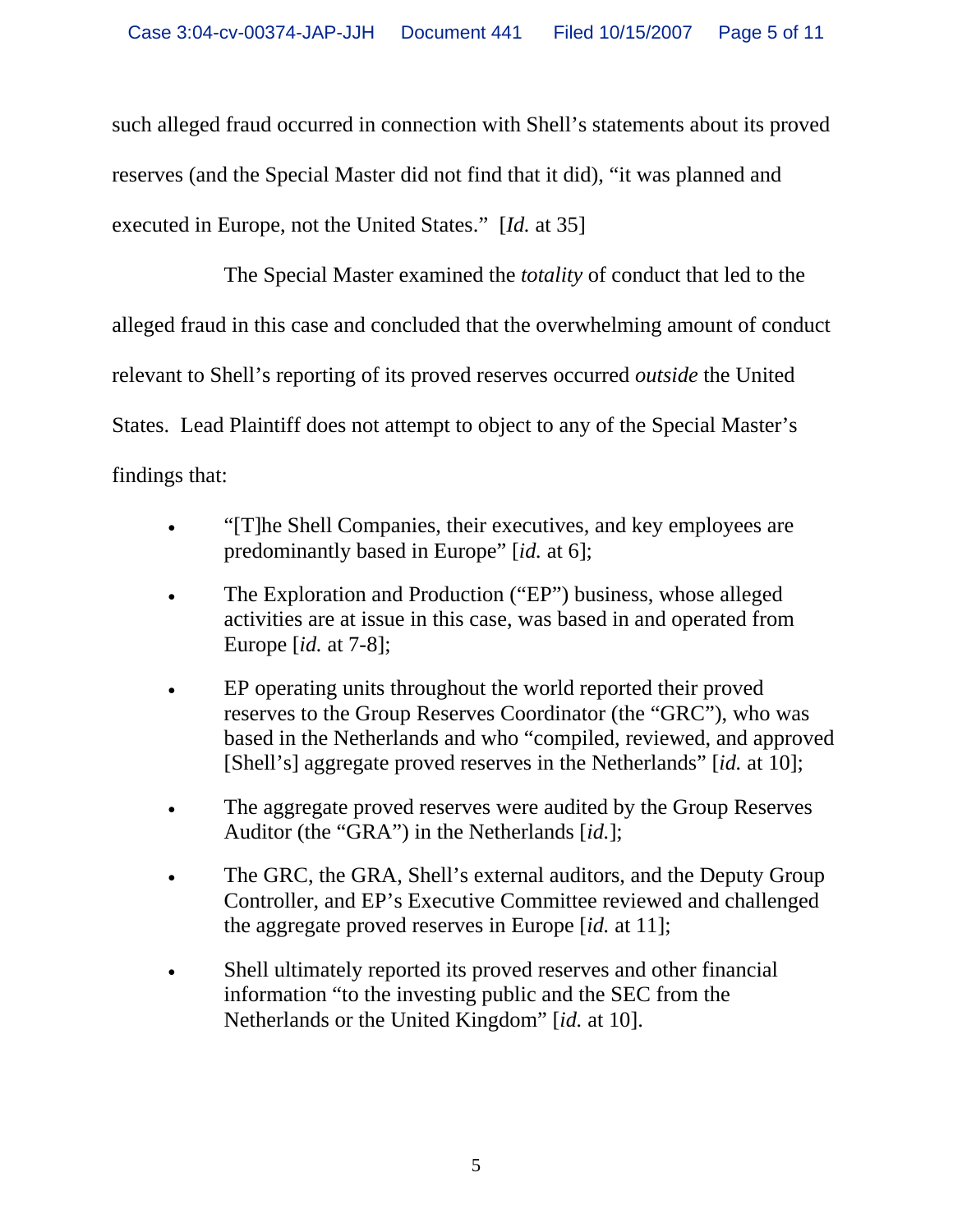The Special Master therefore concluded that "all meaningful steps taken in preparing and approving Shell['s] aggregate proved reserves occurred outside the United States" and that "all key individuals involved in such steps were either based in Europe and/or performed their reserves-related functions in Europe." [*Id.*]

Against this backdrop, the Special Master then considered the specific evidence of U.S. conduct that Lead Plaintiff sought to use to satisfy the conduct test. The evidence that Lead Plaintiff claims the Special Master ignored related to the actions of two U.S.-based Shell service entities – SDS and SEPTAR – and a single U.S. employee named Rod Sidle.

The Special Master, however, did not ignore any of this evidence. He simply found it insufficient under the conduct test, in light of the overwhelming amount of *non-U.S.* conduct that led to the reporting of Shell's proved reserves.

For example, the Special Master specifically considered Lead Plaintiff's evidence about SDS's and SEPTAR's alleged conduct [*see id*. at 14-22] but found that those entities had provided

> mere technical assistance that presumably aided non-US operating units in booking or maintaining provided reserves. But that is the extent of their involvement. . . . At best, this conduct is merely preparatory, but not significant or material in promoting the alleged fraud.

[*Id.* at 37]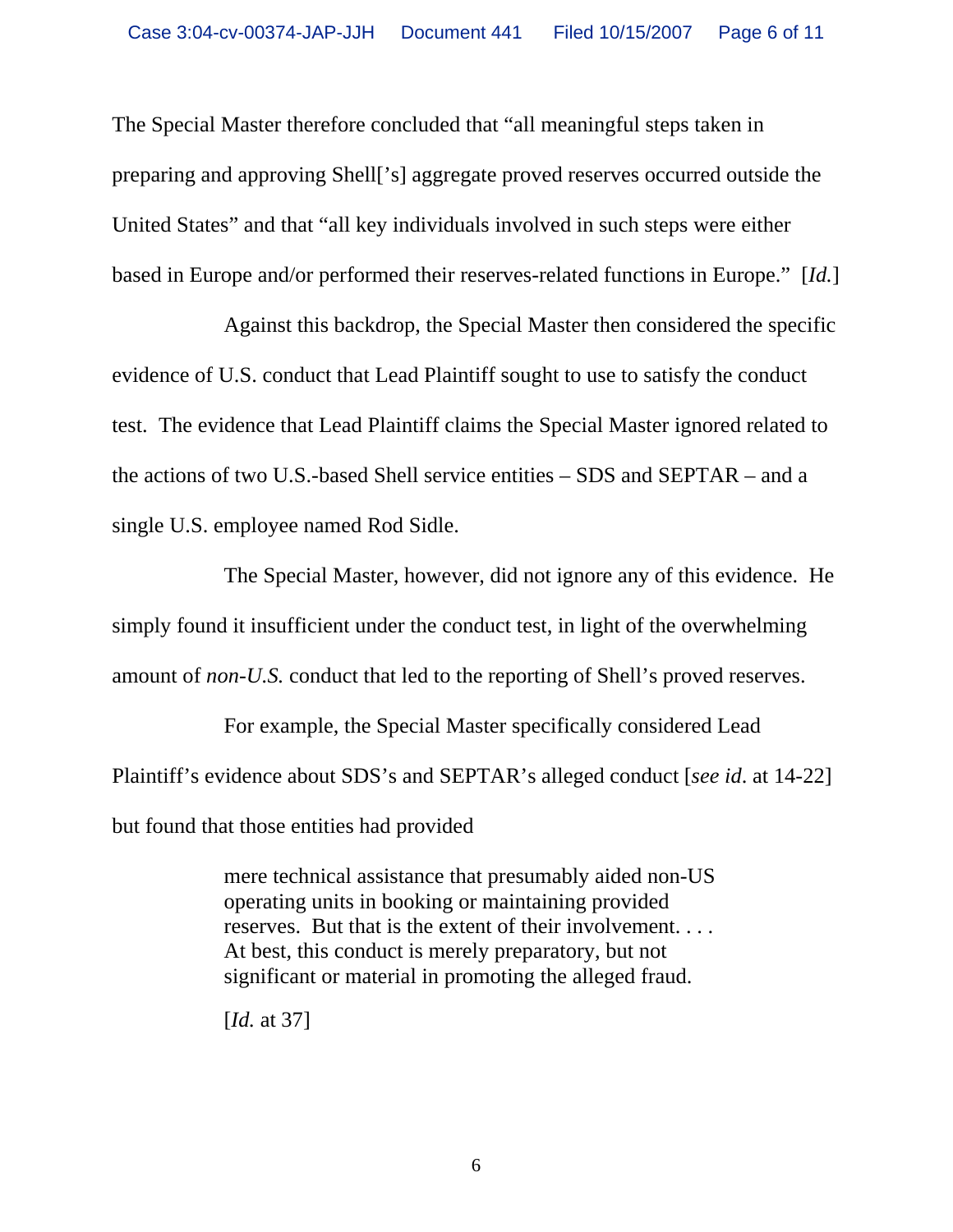Thus, the Special Master did not find a complete absence of evidence of conduct by those entities; instead, he concluded that their actions did not satisfy the conduct test.

The Special Master meticulously went through SDS's and SEPTAR's conduct in connection with each of the relevant Shell operating units and, in each case, found no evidence sufficient to meet the conduct test's requirements:

*SNEPCO*: The Report acknowledged that SDS did work for SNEPCO but concluded that such work was not related to the proved reserves ultimately recategorized in 2004. [*Id*. at 17-18] The Report also concluded that "SNEPCO, with its headquarter in Nigeria, was responsible for estimating and reporting to the GRC its own proved reserves." [*Id*. at 18]

*SDAN*: Similarly, the Special Master found that SDS had provided "preliminary input into SDAN's proved-reserves reporting in Angola" but that there was "no evidence to substantiate any additional SDS involvement" and that SDAN "solely controlled its proved reserves calculations and its ARPR submission to the GRC." [*Id*. at 18-19]

*BSP*: Respecting BSP (Brunei), the Special Master noted Lead Plaintiff's evidence of U.S. conduct – indeed, the Report cited the same pages of Lead Plaintiff's Fact Submission that Lead Plaintiff now cites in its objections –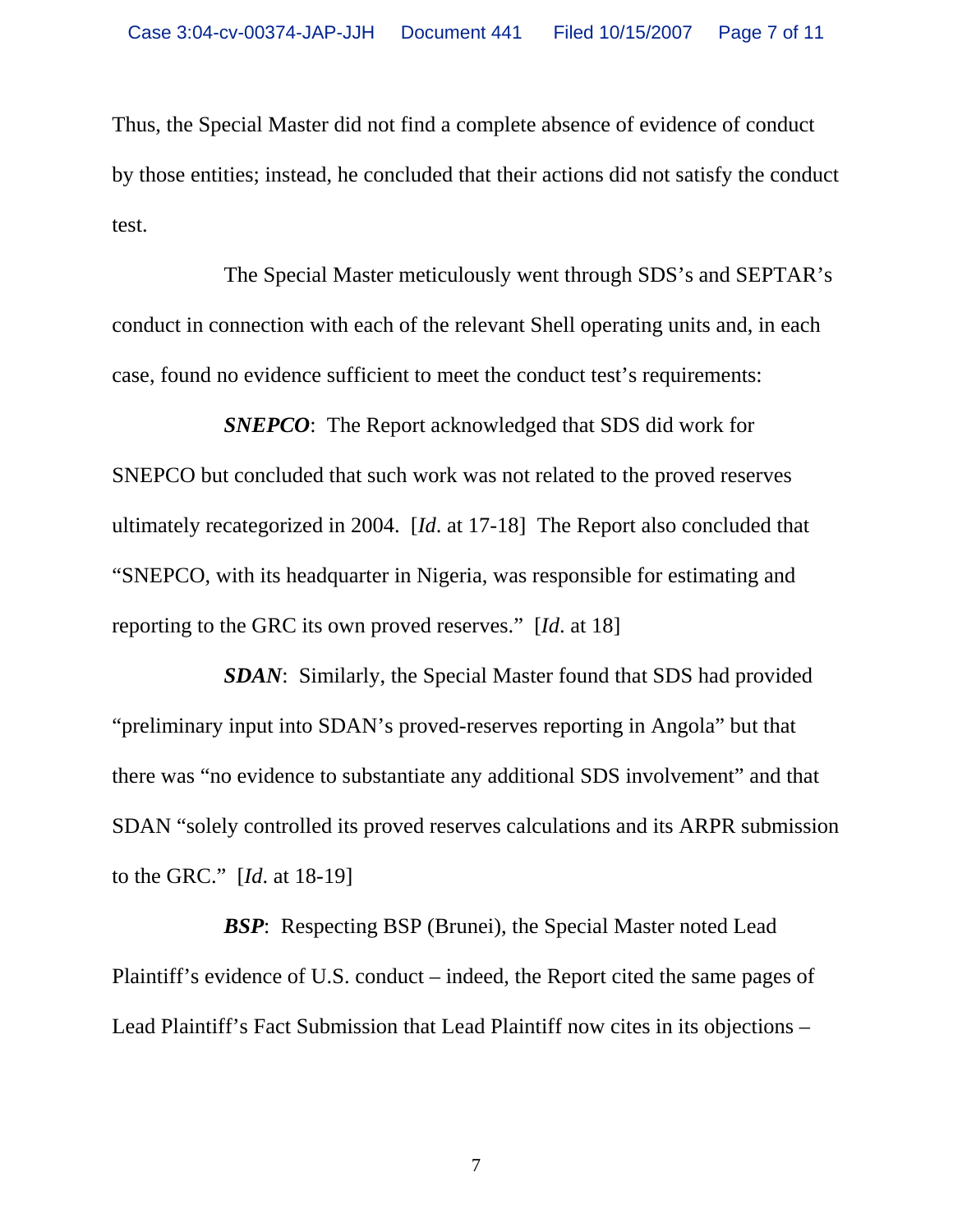but rejected such evidence as "proof that SDS and BSP engaged in any form of communications regarding any type of reserves." [*Id*. at 19]

*SBEP*: While acknowledging that Lead Plaintiff presented evidence "seek[ing] to connect SDS to SBEP (Brazil)," the Special Master concluded that the evidence did not establish that "Shell ever booked proved reserves for SBEP, including the particular fields for which SDS provided technical services." [*Id*.] In fact, Lead Plaintiff had argued only that "Shell offers no evidence to show that proved reserves were *not* booked or restated in the fields for which SDS performed technical and economic services." [Pl. Reply Mem. at 23 (emphasis added).] However, Lead Plaintiff had admitted in the very next sentence that "Shell does *not* bear the burden of proof here" [*id.* (emphasis added)], and the Special Master made the same point elsewhere in his Report, *see* Report at 24 ("[E]ven though Plaintiffs claim that 'Shell cites no evidence . . . ,['] this is, indeed, not Shell's burden. Rather, Plaintiffs bear the burden to prove that [the alleged U.S. conduct] played sufficient part in the allegedly fraudulent scheme that resulted, and Plaintiffs do not and can not otherwise dispute this burden.").

*PDO*: The Report cited some of the same evidence that Lead Plaintiff cites in its objections regarding the conduct of AGH (SEPTAR's U.S.-based arm) in connection with PDO (Oman). [*Id*. at 20 (citing Pl. Fact Rebuttal and Pl. Reply Mem)] The Report described in some detail the "technical" services that AGH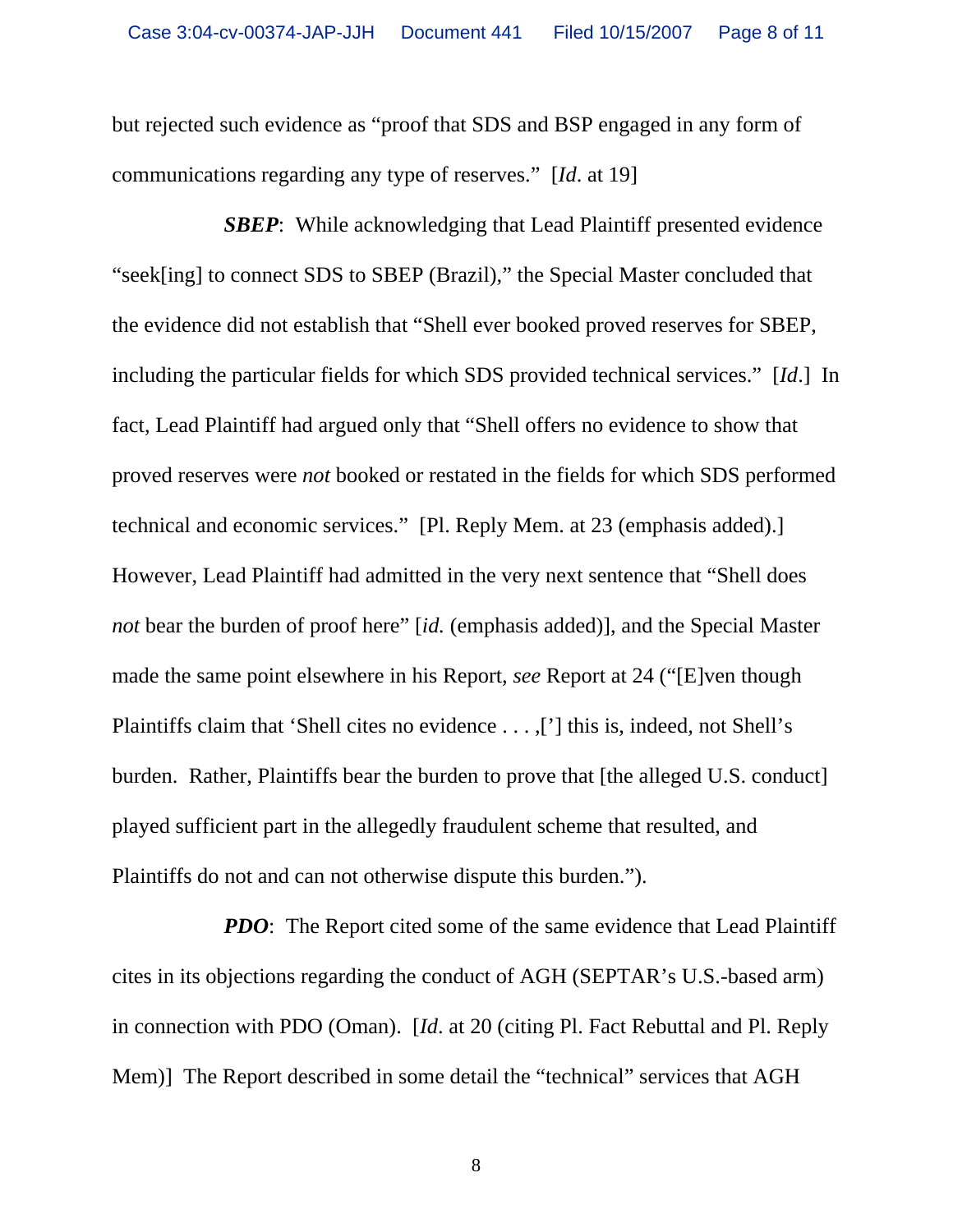provided to PDO (including AGH's investigations regarding "the scope for improved recovery," enhanced oil recovery studies, and reservoir modeling) but found that, contrary to Lead Plaintiff's assertions, (*i*) AGH's work had not included recommendations for proved reserves, (*ii*) there is "no evidence that AGH, as opposed to PDO, played any role . . . regarding reserves," and (*iii*) the enhanced oil recover studies conducted by AGH did "not estimate or report proved reserves." [Report at 20-21] The Special Master thus concluded that Lead Plaintiff had "not sufficiently established that AGH's technical service work contributed to PDO's decisions to book proved reserves or to maintain allegedly overstated proved reserves on its fields." [*Id*. at 21]

*SVSA*: Regarding Shell's Venezuela operating unit (SVSA), the Special Master once again cited some of the same evidence of SEPTAR conduct that Lead Plaintiff cites in its objections [*id*. at 22 (citing Pl. Fact Stmt)] but rejected that evidence because (*i*) some of that work could not have been done by SEPTAR because the work predated SEPTAR's existence, and (*ii*) a "critical" study by AGH that Lead Plaintiff cited took place after SVSA had booked the relevant reserves [*id*. at 22].

Lead Plaintiff also objects to the Special Master's finding that "[o]verall, proof is lacking that [U.S.-based employee Rod] Sidle violated or influenced others at Shell to violate SEC rules and regulations." [*Id*. at 24] Once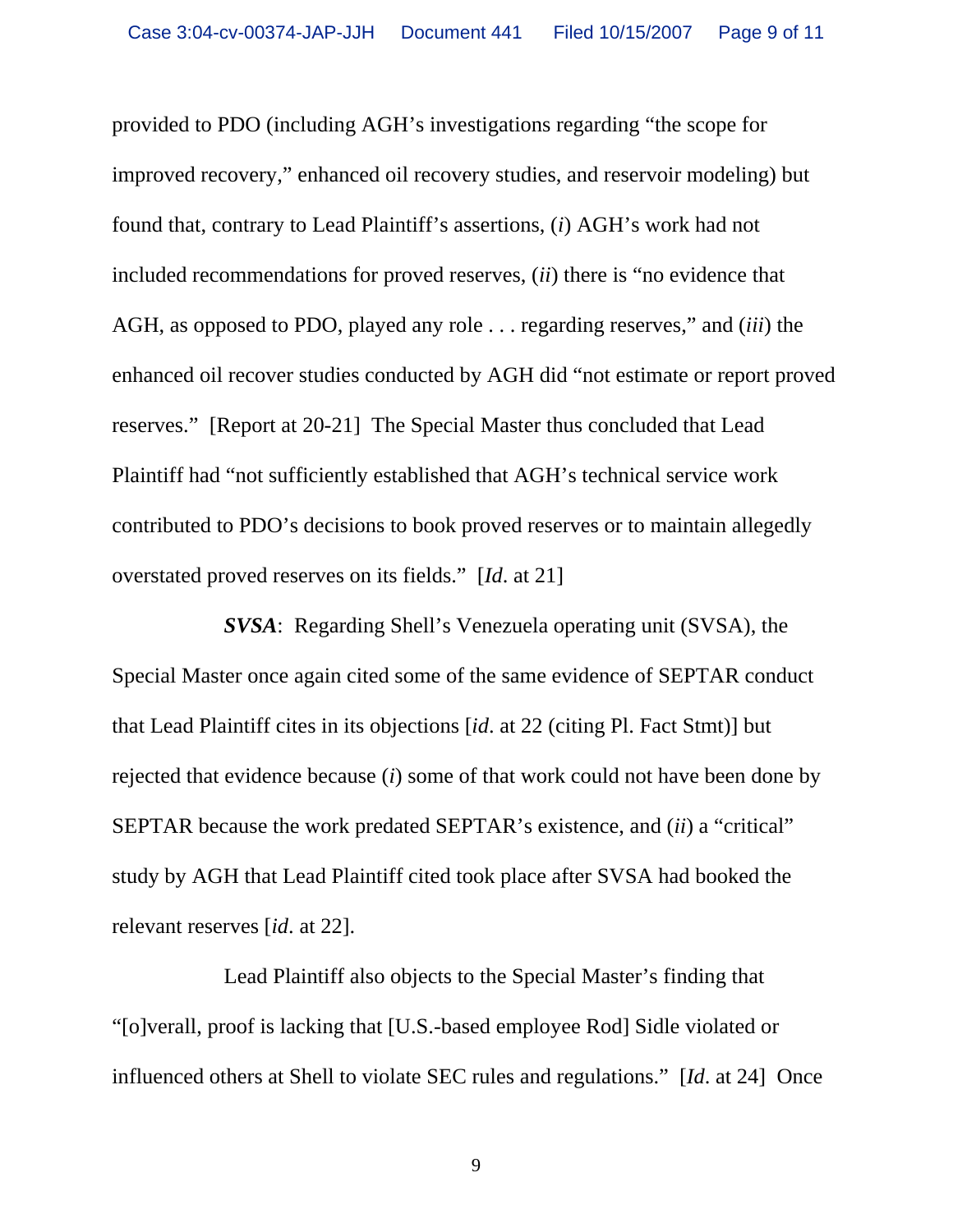again, this finding is *not* based on the Special Master's failure to review Lead Plaintiff's evidence of Mr. Sidle's conduct but, rather, on the Special Master's careful review of that evidence and his conclusion that Lead Plaintiff did not "meet the burden [of proving] that Sidle's conduct played sufficient part in the allegedly fraudulent scheme that resulted." [*Id*. at 24-25, 37]

In sum, Lead Plaintiff might disagree with the Special Master's findings on the various issues, but Lead Plaintiff is simply incorrect in stating that the Special Master failed to consider the evidence that Lead Plaintiff had presented. Indeed, the Special Master's Report reflects his careful consideration of all the evidence and his conclusion that, even taking that evidence into account, none of it was sufficient to meet the requirements of the conduct test. The chart attached to Lead Plaintiff's objections is nothing more than a list of the evidence that the Special Master already considered, coupled with a request that the Court reach a different conclusion than the Special Master recommended. The Court should reject that request for the same factual and legal reasons that the Special Master so carefully explained.